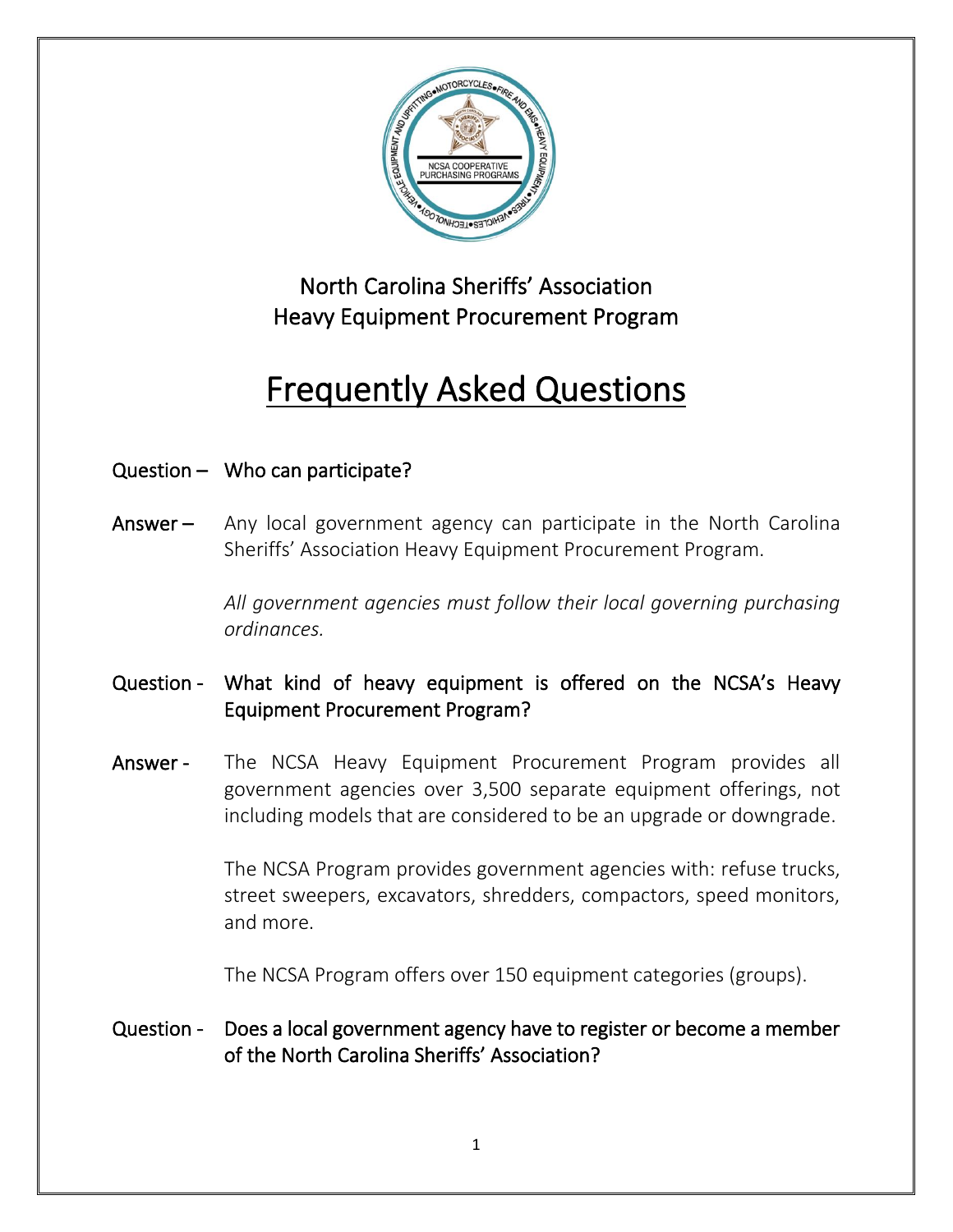Answer - No. All government agencies can participate in the NCSA's Heavy Equipment Procurement Program without joining the North Carolina Sheriffs' Association.

> There is no registration with the North Carolina Sheriffs' Association required and no registration fee required. A government agency does not need to be a member of the North Carolina Sheriffs' Association to purchase off this Heavy Equipment Procurement Program.

#### Question - Is there a commission fee?

Answer - Yes. Dealers must include a three quarters of one percent (.0075) commission fee in their base Bid prices, and their quotes and pricing for all additional equipment items (options), excluding any state regulated fees including tags. The three quarters of one percent fee will be incorporated into, and made a part of, the total invoice amount and shall not be treated or added as a separate line item. Fees are based on the total invoice cost of the new Heavy Equipment or equipment, excluding trade-ins. Trade-ins and other exchanges will not reduce or impact the NCSA Commission fee calculation. No other administrative fee(s) will be applicable to any transaction relative to the contract.

> This commission fee is non-negotiable and will be collected on all purchase orders using the NCSA Heavy Equipment Procurement Program.

> This commission fee is used by the North Carolina Sheriffs' Association to continue to support all sheriffs' offices in the State of North Carolina with ongoing support, education, and necessary training.

#### Question - Can the North Carolina Sheriffs' Association help with an Interlocal Purchasing Agreement (ILA) or Master Agreement?

Answer - Yes! Please contact Jason Bennett, North Carolina Sheriffs' Association, at 919-459-8195 or at [jbennett@ncsheriffs.net](mailto:jbennett@ncsheriffs.net) to begin the process of having an ILA established for your county or city.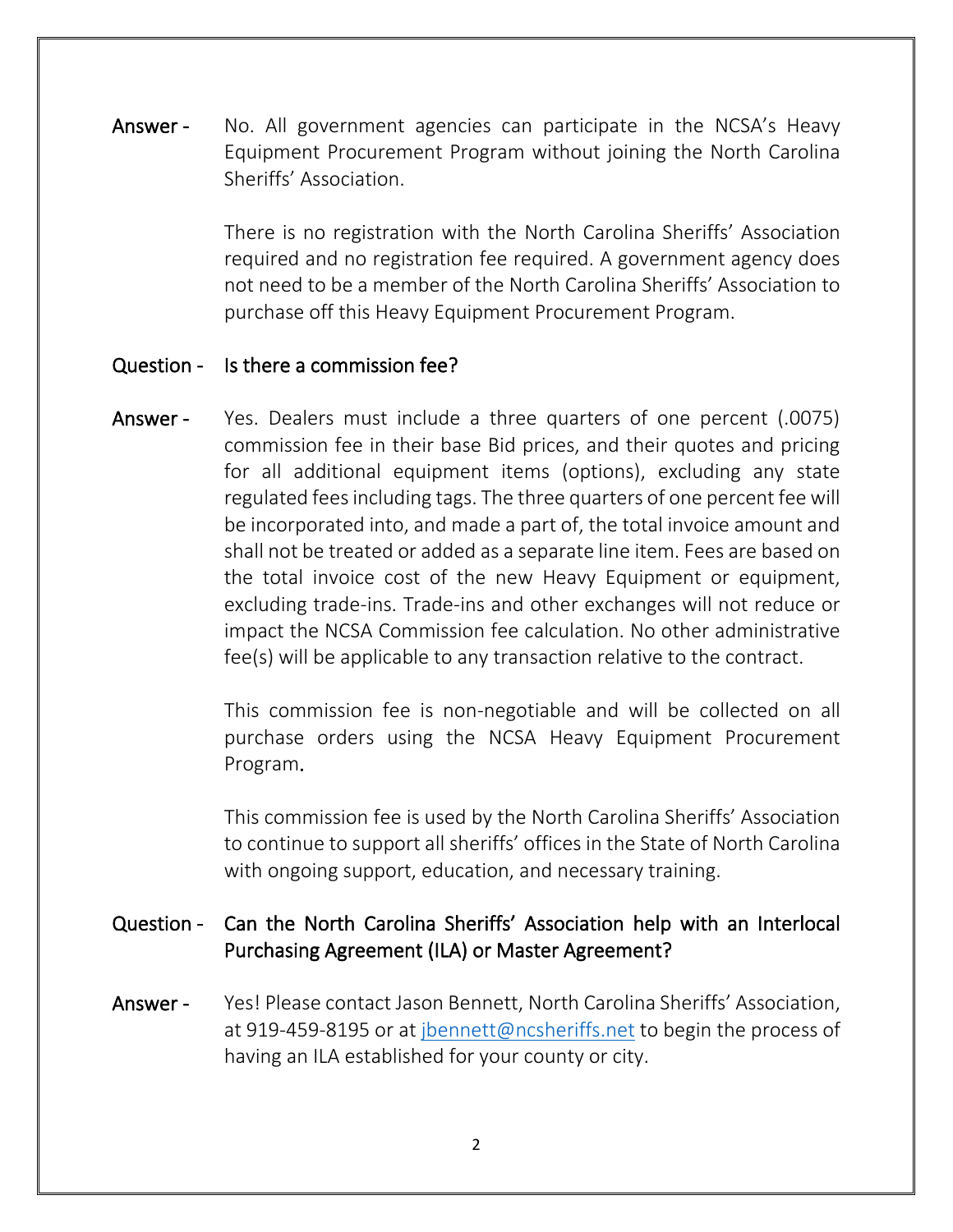#### Question - How does the North Carolina Sheriffs' Association choose the heavy equipment dealers on this Heavy Equipment Procurement Program?

Answer - The North Carolina Sheriffs' Association conducts a solicitation for participation throughout the Southeast. The NCSA sends out over 400 solicitations to heavy equipment dealerships and manufacturers asking to participate in the NCSA's Heavy Equipment Procurement Program.

> The NCSA develops, with the assistance of dealers and manufacturers within the Southeast a comprehensive listing by dealer/manufacturer of equipment specifications that are most popular with government agencies. Once these equipment specifications are developed and the Price Sheet entries have been approved, the NCSA goes out to bid on each piece of equipment.

> Each participating heavy equipment dealer or manufacturer are required to submit an electronic bid submission through the Association's online bid system, VendorLink, along with submitting all required cooperative purchasing documentation.

> This competitive process provides multiple sources of supply based on a pre-set maximum price which the Customer will pay. Contracts will be awarded to all responsive and responsible bidders. Any VendorLink entries received that do not meet solicitation requirements will be considered non-responsive.

#### Question - How long are the NCSA's Heavy Equipment Procurement contracts effective?

Answer - All contracts are effective for 365 days. All contracts become effective on May 18<sup>th</sup> and will expire on May 17<sup>th</sup>. A contract may be renewed by mutual agreement between the NCSA and the Contractor, at the sole option and discretion of the NCSA, for up to two additional consecutive years, on a year to year basis.

> The NCSA has worked with each vehicle manufacturer to ensure all NCSA pricing is locked in for one full contract year, despite any changes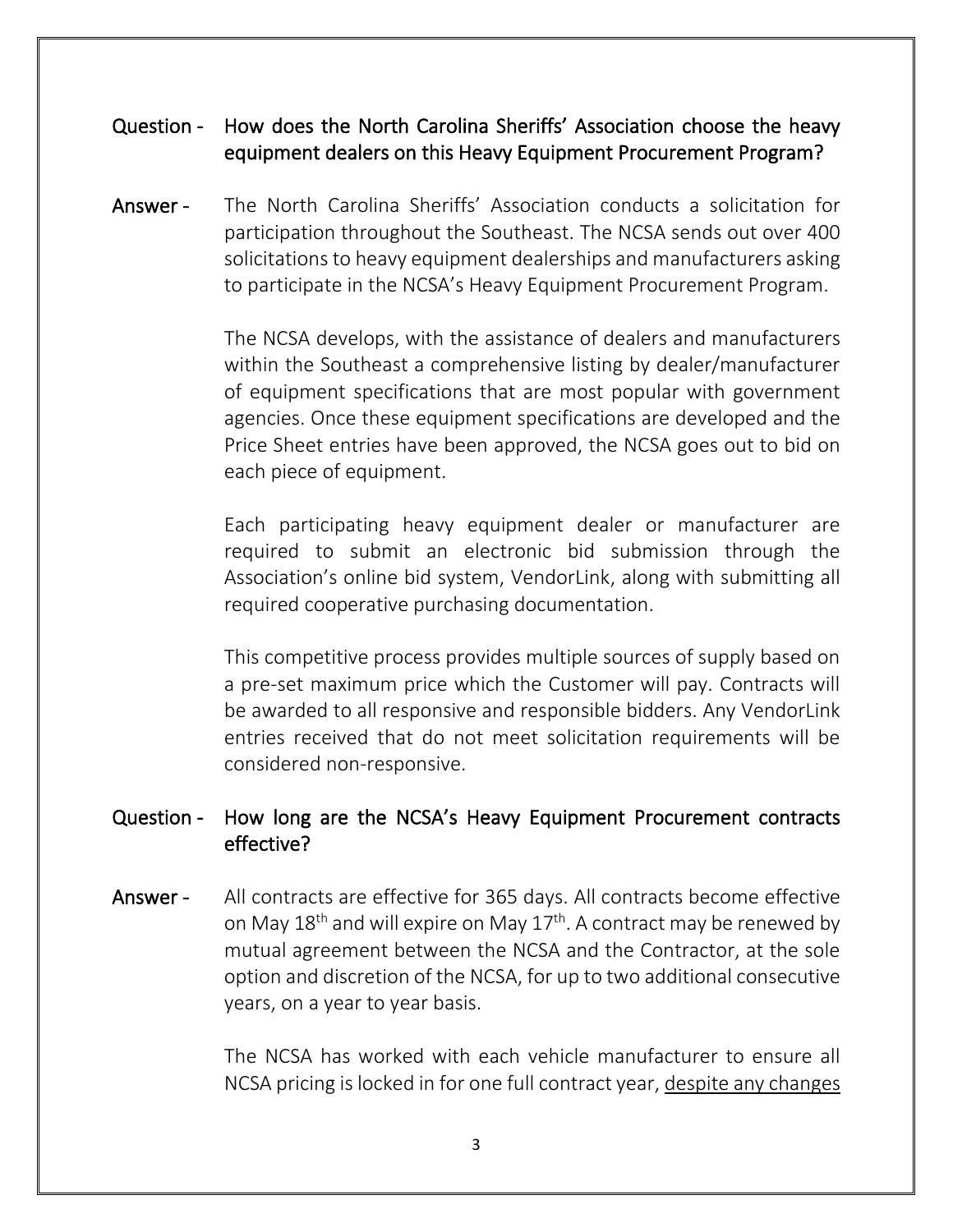in a piece of equipment's model year. There are few exceptions of which the NCSA will accept on an individual basis.

#### Question - If I am the manufacturer can I participate?

Answer - Manufacturers may hold the contract. If an individual dealer who represents the manufacturer chooses to participate, they must submit their own bid and hold their own contract. The contract holder is responsible for providing the NCSA with a copy of all purchase orders.

> All manufacturers must also ensure any proper warranty work can be completed for all agencies submitting a purchase order.

### Question - What are the steps to use the North Carolina Sheriffs' Association Heavy Equipment Procurement Program?

Answer - Step 1 - Access the North Carolina Sheriffs' Association's Heavy Equipment Procurement Program's website. You can access the website by typing [https://ncsheriffs.org/services/heavy-equipment](https://ncsheriffs.org/services/heavy-equipment-procurement-program)[procurement-program](https://ncsheriffs.org/services/heavy-equipment-procurement-program) into your internet browser window.

> On the NCSA Heavy Equipment Procurement website, you will find all heavy equipment contracts, all equipment listed on our program, the price for each piece of equipment, an easy to use dealer directory, and much more. Everything you will need to procure equipment off the NCSA Program is found on this website.

> Step 2 - Find the piece(s) of equipment you are looking to purchase by accessing the "Equipment Offered" page found on the Association's Heavy Equipment Procurement website at [https://ncsheriffs.org/services/2022-2023-heavy-equipment-offered.](https://ncsheriffs.org/services/2022-2023-heavy-equipment-offered) This page includes the name of each equipment category (group) and each brand/model broken down by awarded vendor, the base price for each piece of equipment, discount percentage offered, and a hotlink to each equipment's full specification (build sheet) and option sheet which includes information on all standard equipment, available options, and any models that are considered to be an upgrade or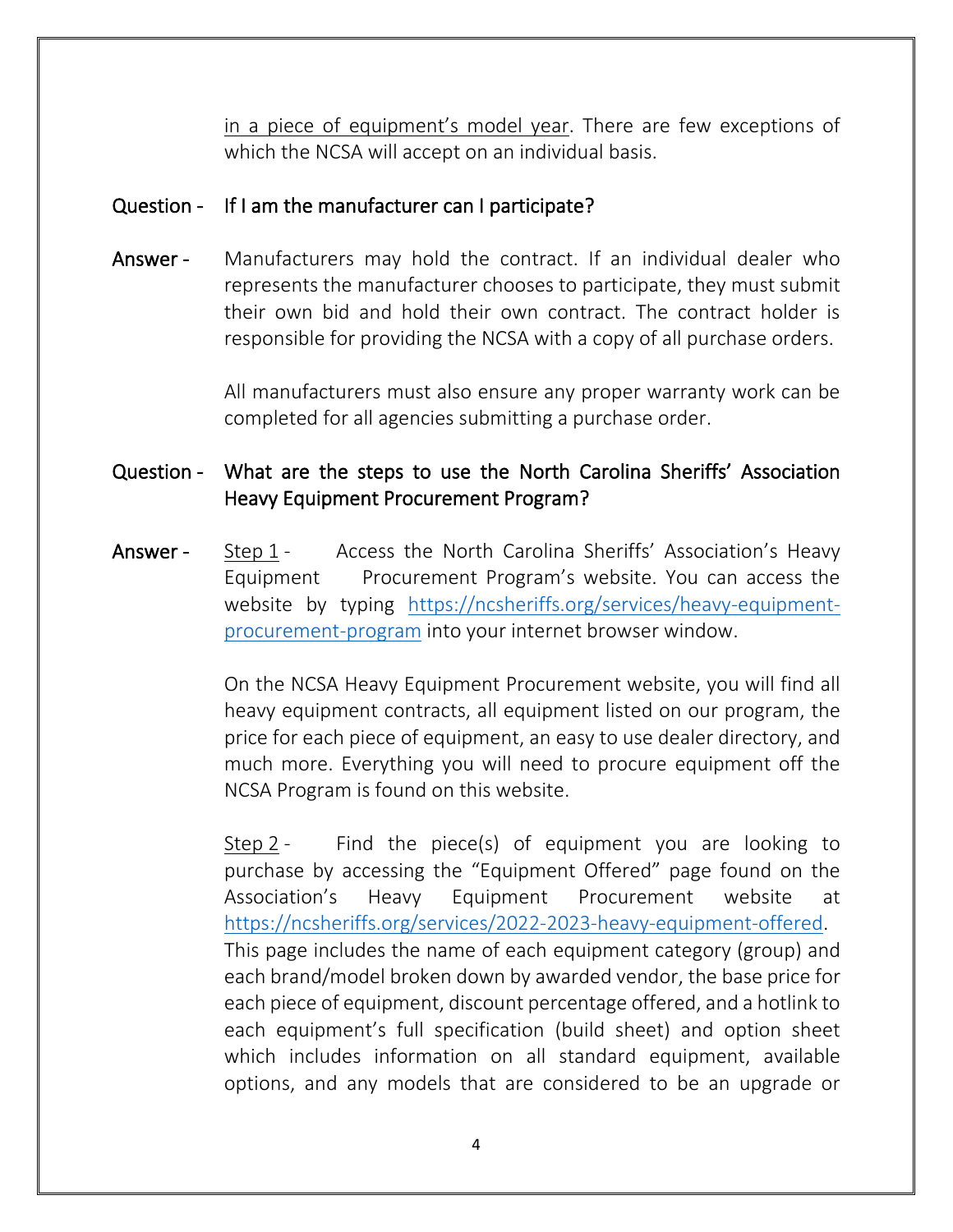downgrade. *Please click on the red build sheet title to access that equipment's full specification (build sheet) and the red option sheet title to access any information regarding available options.*

Step 3 - Access the NCSA's Dealer Directory by visiting the Association's Procurement website. A copy of the dealer directory is also located on the Association's Procurement website.

Step 4 - Contact the dealer for the piece(s) of equipment you wish to purchase to begin the purchasing process.

Step 5 - Issue your purchase order directly to the contracted dealer/manufacturer for the piece(s) of equipment you wish to purchase and a copy to the North Carolina Sheriffs' Association to [kmitman@ncsheriffs.net.](mailto:kmitman@ncsheriffs.net) A copy of all purchase orders is due to the NCSA within 10 business days once they have been issued. All dealers/manufacturers involved in a purchase and the purchasing agency must submit a copy of the purchase order.

- Question How can a government agency learn more about the NCSA's bidding processes, delivery instructions, requirements for the participating dealers/manufacturers, and more on the NCSA's Heavy Equipment Procurement Program?
- Answer The North Carolina Sheriffs' Association has an official Terms and Conditions document that regulates the Program. A copy of the Terms and Conditions can be found by visiting the Association's Heavy Equipment Procurement website.

All contracted dealers/manufacturers have agreed to abide by all Terms and Conditions listed within this document.

Question - Who does a county or city agency call when they need assistance or help? Who can we contact if we have issues with a contracted dealer?